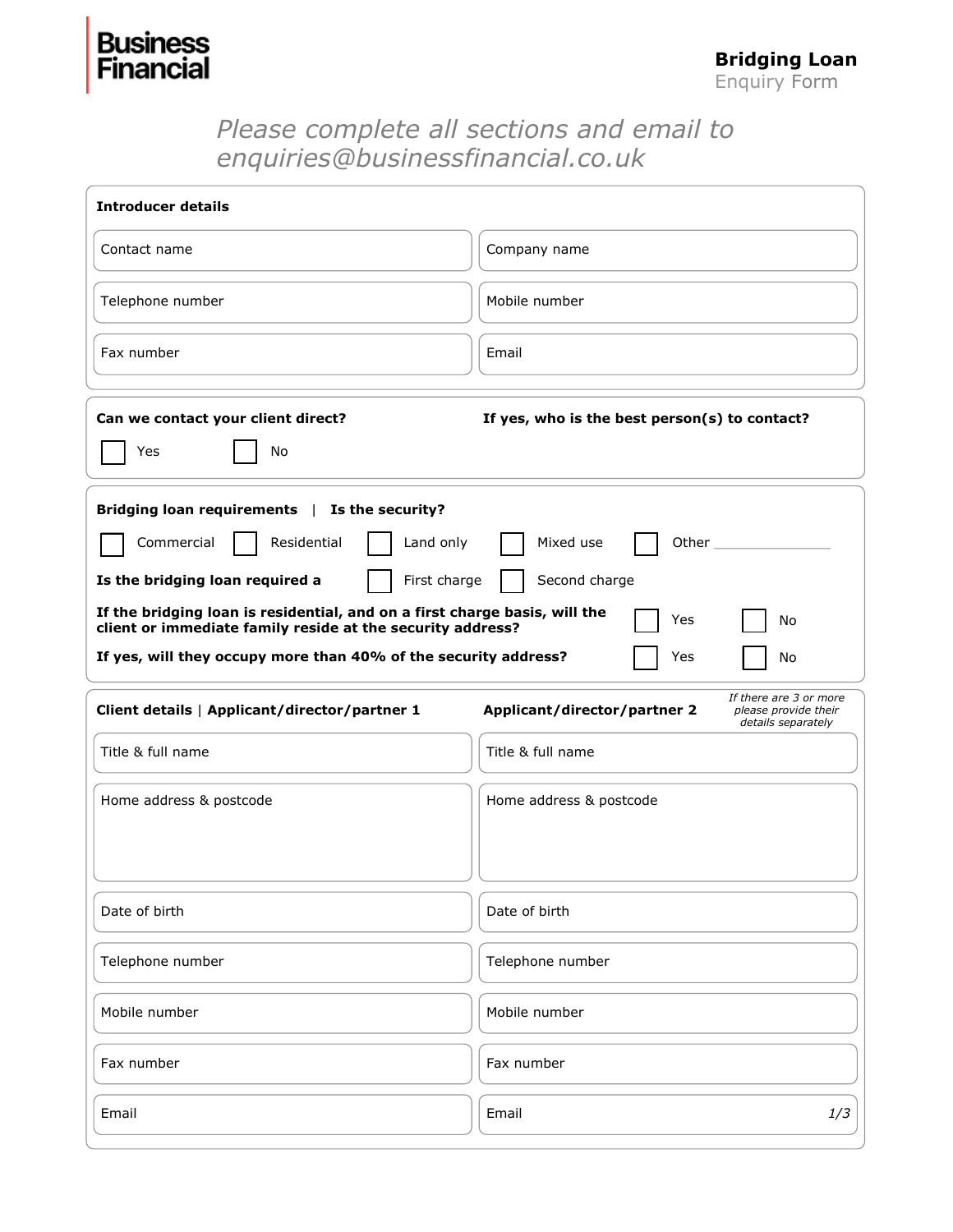**Bridging Loan**

Enquiry Form

| Will the borrowing be in the name(s) of?                                 |                                                    |  |  |  |  |
|--------------------------------------------------------------------------|----------------------------------------------------|--|--|--|--|
| Limited<br>Individual(s)<br>Partnership<br>Other<br>company              |                                                    |  |  |  |  |
| If the application is in the name of a company what is it's name?        |                                                    |  |  |  |  |
| <b>Security details</b>                                                  |                                                    |  |  |  |  |
| Security address                                                         |                                                    |  |  |  |  |
| Description/type<br>of security                                          | Leasehold                                          |  |  |  |  |
| Open market<br>90 day value<br>£<br>£<br>value<br>(if known)             | Any outstanding<br>Yes<br>No<br>borrowing?         |  |  |  |  |
| If yes, please provide details of<br>lender(s) and amount(s) outstanding |                                                    |  |  |  |  |
| Additional security details (if appropriate)                             | Provide details of any further security separately |  |  |  |  |
| Security address                                                         |                                                    |  |  |  |  |
| Description/type<br>of security                                          | Leasehold                                          |  |  |  |  |
| Open market<br>90 day value<br>£<br>£<br>value<br>(if known)             | Any outstanding<br>No<br>Yes<br>borrowing?         |  |  |  |  |
| If yes, please provide details of<br>lender(s) and amount(s) outstanding |                                                    |  |  |  |  |
| Solicitor acting for your client                                         |                                                    |  |  |  |  |
| Firm name<br>Contact name                                                |                                                    |  |  |  |  |
| Postal address                                                           |                                                    |  |  |  |  |
| Telephone<br>Fax<br>number<br>number                                     | DX.<br>address                                     |  |  |  |  |
| <b>Bridging loan requirements</b>                                        |                                                    |  |  |  |  |
| Amount<br>Term<br>£<br>months<br>required<br>required                    | Date funds<br>required by                          |  |  |  |  |
| Purpose of loan (provide full details)                                   |                                                    |  |  |  |  |
|                                                                          |                                                    |  |  |  |  |
|                                                                          |                                                    |  |  |  |  |
|                                                                          |                                                    |  |  |  |  |
| Redemption of bridging loan (provide full details of the exit route)     |                                                    |  |  |  |  |
|                                                                          |                                                    |  |  |  |  |
|                                                                          |                                                    |  |  |  |  |
|                                                                          |                                                    |  |  |  |  |
|                                                                          |                                                    |  |  |  |  |
|                                                                          | 2/3                                                |  |  |  |  |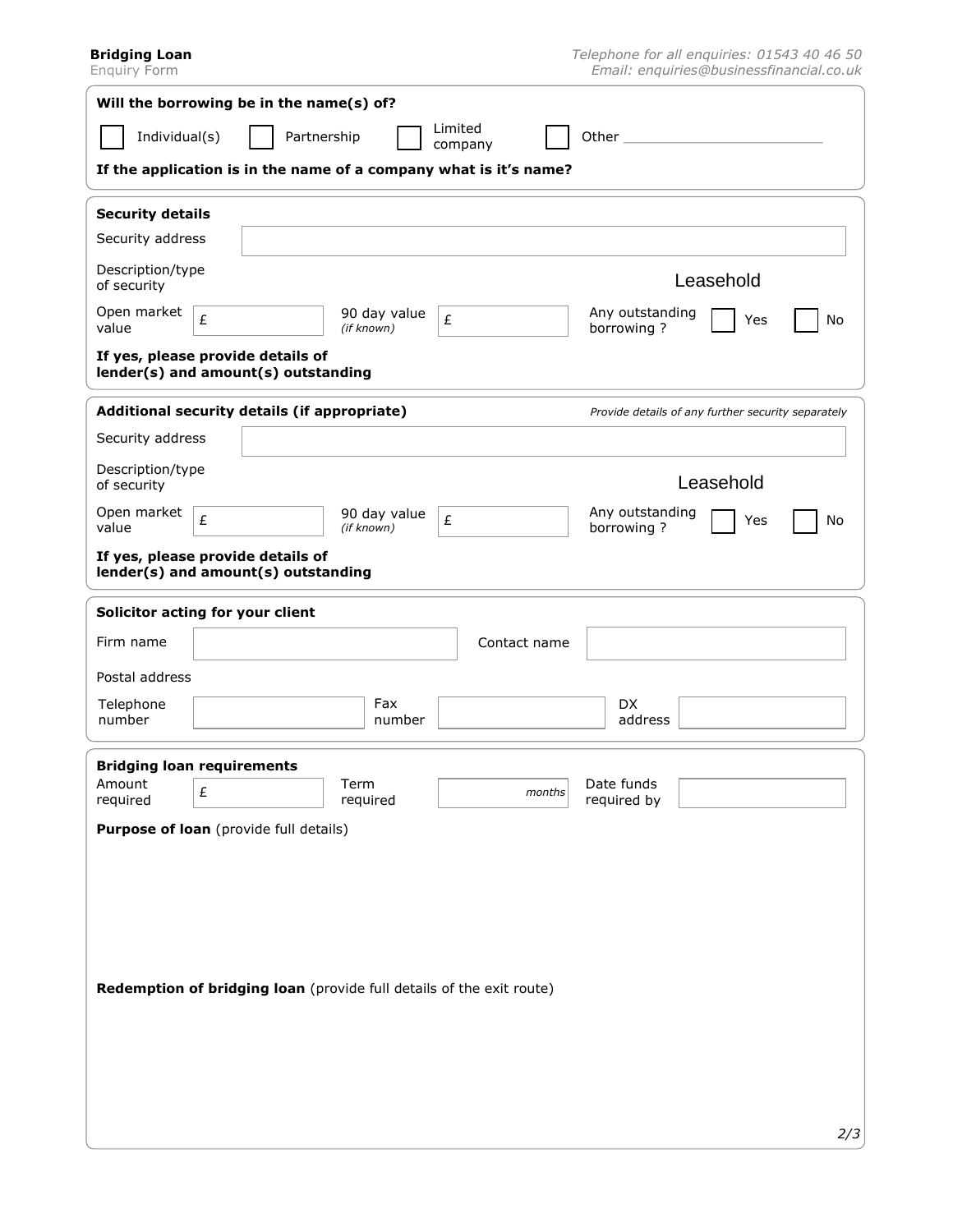| Please indicate how your client will evidence their income:                                                                                                                                                    |
|----------------------------------------------------------------------------------------------------------------------------------------------------------------------------------------------------------------|
| Self-certification<br>Self-cert &<br>Employed income<br>Other                                                                                                                                                  |
| Trading accounts<br>accountant's letter<br>only                                                                                                                                                                |
| What is the amount and frequency of you their income?                                                                                                                                                          |
| For "other" income please provide details:                                                                                                                                                                     |
|                                                                                                                                                                                                                |
|                                                                                                                                                                                                                |
| If your client is providing accounts, how many years can be provided?                                                                                                                                          |
| What type of accounts<br>Prepared by<br>Audited<br>Certified<br>Management  <br>can be provided?<br>an accountant                                                                                              |
| If known, please provide the last two years' financial history:                                                                                                                                                |
| Year 1: 200 $\_\_$ / Turnover: £ _________________<br>Net profit: $E$                                                                                                                                          |
| Year 2: 200 / Turnover: $E$ Net profit: $E$                                                                                                                                                                    |
| Has the applicant missed any credit payments, got any adverse credit history,<br>Yes<br>No<br>county court judgements or been declared bankrupt?                                                               |
| If yes, please provide full details (continue below if necessary):                                                                                                                                             |
|                                                                                                                                                                                                                |
|                                                                                                                                                                                                                |
|                                                                                                                                                                                                                |
| Additional information (please provide any relevant to the application)                                                                                                                                        |
| If recent valuation has been carried out on the proposed security address(es) please provide a copy                                                                                                            |
|                                                                                                                                                                                                                |
|                                                                                                                                                                                                                |
|                                                                                                                                                                                                                |
|                                                                                                                                                                                                                |
|                                                                                                                                                                                                                |
|                                                                                                                                                                                                                |
|                                                                                                                                                                                                                |
|                                                                                                                                                                                                                |
|                                                                                                                                                                                                                |
|                                                                                                                                                                                                                |
| 3/3                                                                                                                                                                                                            |
|                                                                                                                                                                                                                |
|                                                                                                                                                                                                                |
| Business Financial   Watling Court   Orbital Plaza   Cannock   Staffordshire   WS11 0EL<br>Tel: 01543 40 46 50   Fax: 01543 40 52 90   Email: enquiries@businessfinancial.co.uk<br>www.businessfinancial.co.uk |
|                                                                                                                                                                                                                |
| Fax completed form to 01543 40 52 90                                                                                                                                                                           |
| or email to: enquiries@businessfinancial.co.uk                                                                                                                                                                 |
|                                                                                                                                                                                                                |

**Bridging Loan** Enquiry Form